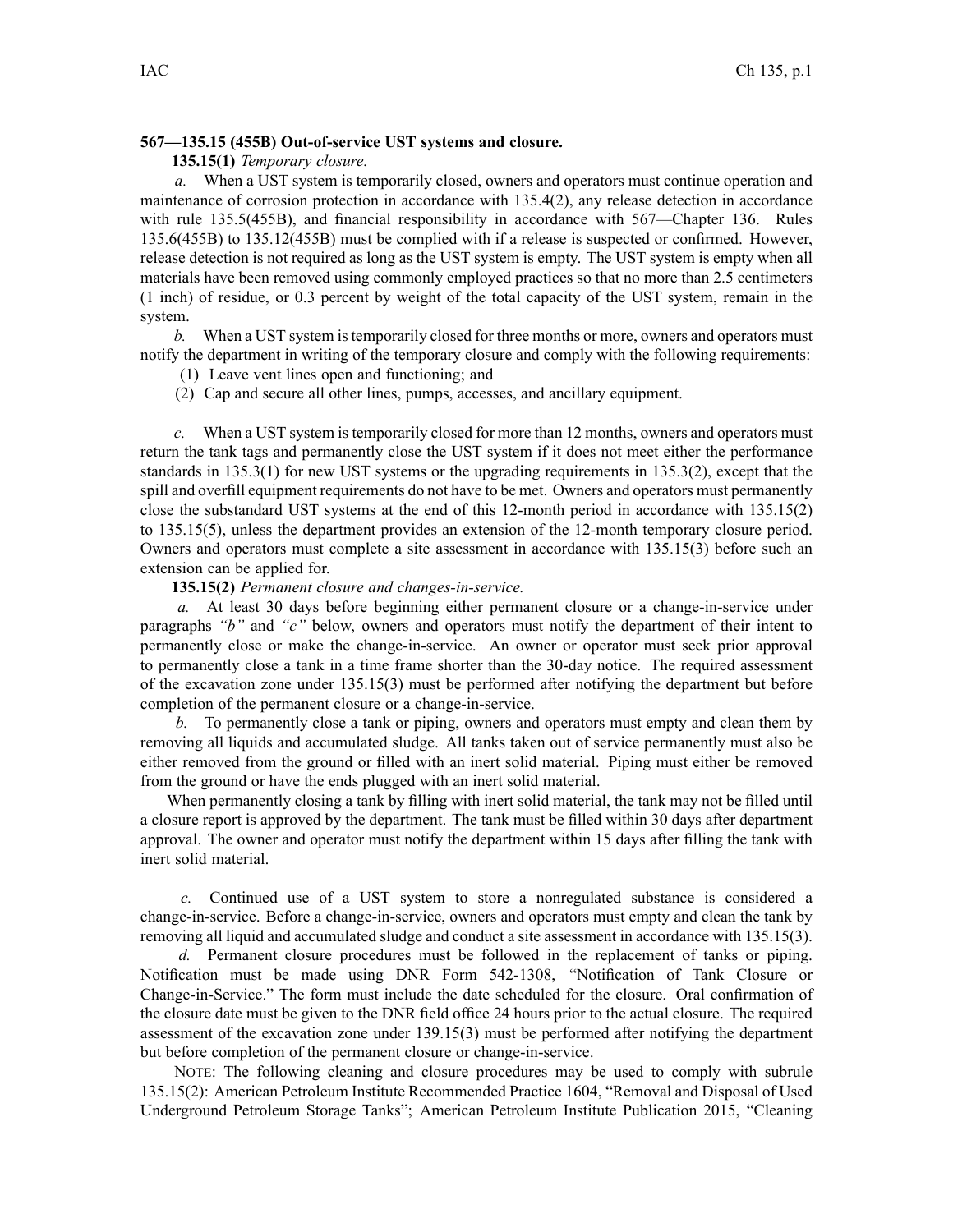## **135.15(3)** *Assessing the site at closure or change-in-service.*

*a.* Before permanen<sup>t</sup> closure or <sup>a</sup> change-in-service is completed, owners or operators must measure for the presence of <sup>a</sup> release where contamination is most likely to be presen<sup>t</sup> at the UST site. This soil and groundwater closure investigation must be conducted or supervised by <sup>a</sup> groundwater professional certified under 567—Chapter 134, Part A, unless the department in its discretion grants an exemption and provides direct supervision of the closure investigation. In selecting the sample types, sample locations, and measurement methods, owners and operators must consider the method of closure, the nature of the stored substance, the type of backfill, the depth to groundwater, and other factors appropriate for identifying the presence of <sup>a</sup> release.

At UST sites with <sup>a</sup> history of petroleum storage, soil and groundwater samples shall in every case be analyzed for benzene, toluene, ethylbenzene, and xylenes (BTEX) with each compound reported separately in accordance with 135.16(455B). If there has been <sup>a</sup> history orsuspected history of petroleum storage other than gasoline or gasoline blends (i.e., all grades of diesel fuels, fuel oil, kerosene, oil and mineral spirits), or such storage history is unknown or uncertain, soil and groundwater samples shall also be analyzed for total extractable hydrocarbons in accordance with 135.16(455B).

All such samples shall be collected separately and shipped to <sup>a</sup> laboratory certified under 567—Chapter 42, Part C, within 72 hours of collection. Samples shall be refrigerated and protected from freezing during shipment to the laboratory.

When <sup>a</sup> UST is removed from an area of confirmed contamination, the department may waive closure sampling if written documentation is submitted with the closure notification. Documentation should include laboratory analytical reports and <sup>a</sup> site map showing tank and piping locations along with contamination plume and sampling locations.

*b.* For all permanen<sup>t</sup> tank and piping closures or changes-in-service, at least one water sample must be taken from the first saturated groundwater zone via <sup>a</sup> monitoring well or borehole excep<sup>t</sup> as provided in paragraph *"g."* The well or borehole must be located downgradient from and as close as possible to the excavation but no farther away than 20 feet.

If, however, the first saturated groundwater zone is not encountered within 10 feet below the lowest elevation of the tank excavation, the requirement for groundwater sampling shall not apply unless:

(1) Sands or highly permeable soils are encountered within 10 feet below the lowest level of the tank excavation which together with the underlying geology would, in the judgment of the department, pose the reasonable possibility that contamination may have reached groundwaters deeper than 10 feet below the lowest level of the tank excavation. The method of determining highly permeable soil is found in the departmental guidance documents entitled "Underground Storage Tank Closure Procedures for Tank and Piping Removal" and "Underground Storage Tank Closure for Filling in Place."

(2) Indications of potential groundwater contamination, including petroleum products in utility lines, petroleum products in private wells, petroleum product vapors in basements or other structures, occur in the area of the tank installation undergoing closure or change-in-service.

*c.* For permanen<sup>t</sup> closure by tank removal, the departmental guidance document entitled "Underground Storage Tank Closure Procedures for Tank and Piping Removal" must be followed. The minimum number of soil samples that must be taken depends on the tank size and length of product piping. Samples must be taken at <sup>a</sup> depth of 1 to 2 feet beneath the tank fill area below the base of the tank along the tank's centerline. Soil samples must also be taken at least every 10 feet along the product piping at <sup>a</sup> depth of 1 to 2 feet beneath the piping fill area below the piping.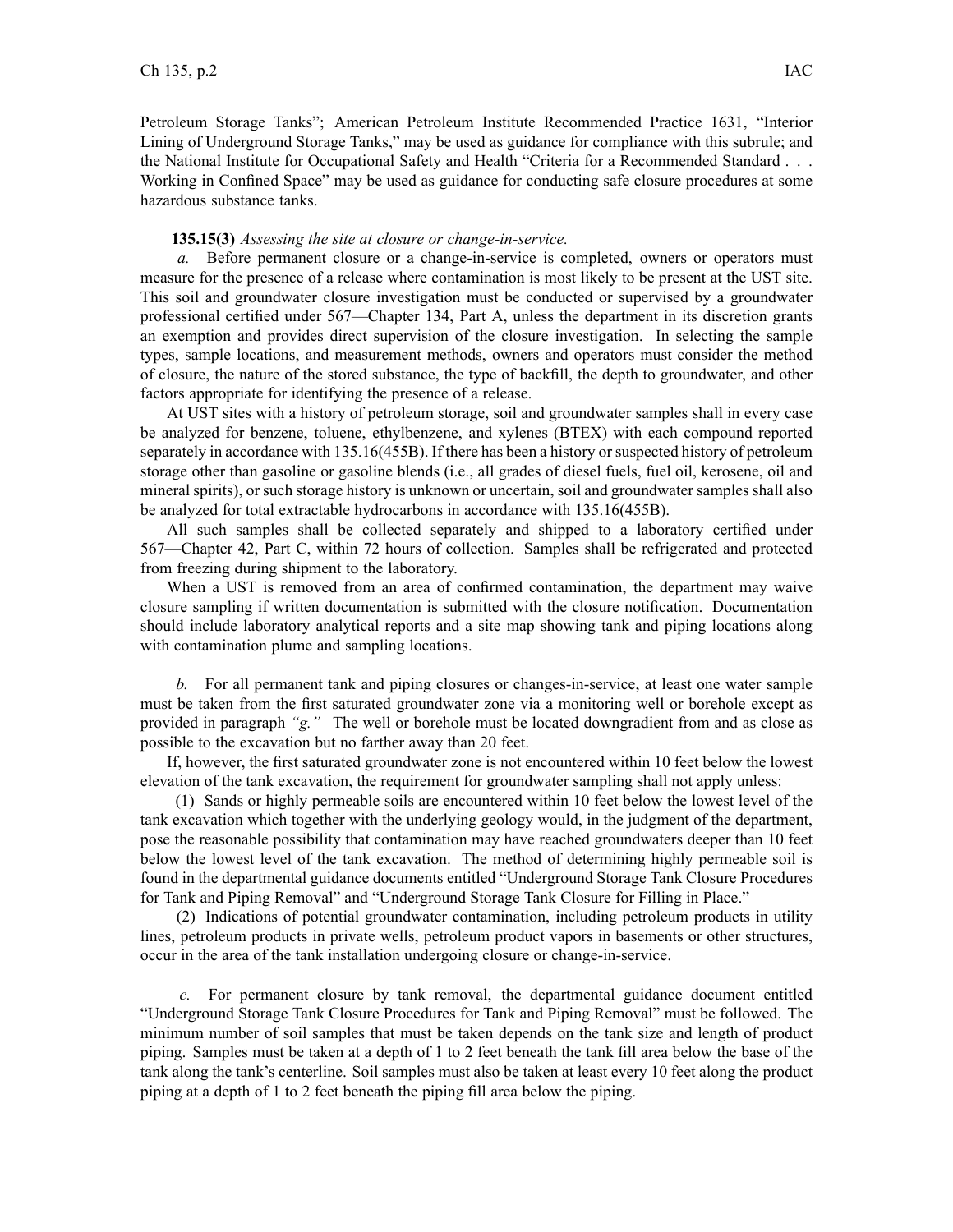If sands or other highly permeable soils are encountered, alternative sampling methods may be required.

If contamination is suspected or found in any area within the excavation (i.e., sidewall or bottom), <sup>a</sup> soil sample must be taken at that location.

The numbers of samples required for tanks are as follows:

| Nominal Tank Capacity<br>(gallons) | Number of<br>Samples | Location<br>on Centerline                     |  |
|------------------------------------|----------------------|-----------------------------------------------|--|
| $1,000$ or less                    |                      | center of tank                                |  |
| $1,001 - 8,000$                    | 2                    | $1/3$ from ends                               |  |
| 8,001 - 30,000                     | 3                    | 5 feet from ends and at center of tank        |  |
| $30,001 - 40,000$                  | 4                    | 5 and 15 feet from ends                       |  |
| 40,001 and more                    | 5                    | 5 and 15 feet from ends and at center of tank |  |
|                                    |                      |                                               |  |

*d.* For closing a tank in place by filling with an inert solid material or for a change-in-service, the departmental guidance document entitled "Underground Storage Tank Closure for Filling in Place" must be followed. The minimum number of soil borings required for sampling depends on the size of the tank and the length of the product piping. Soil samples must be taken within 5 feet of the sides and ends of the tank at <sup>a</sup> depth of 2 to 4 feet below the base of the tank, but outside the backfill material, at equal intervals around the tank. Soil samples must also be taken at least every 10 feet along the product piping at <sup>a</sup> depth of 1 to 2 feet beneath the piping fill area below the piping. If sands or other highly permeable soils are encountered, alternative sampling methods may be required.

The minimum numbers of soil borings and samples required are as follows:

| Nominal Tank Capacity<br>(gallons) | Number of<br>Samples | Location<br>of Samples<br>1 each end and each side |
|------------------------------------|----------------------|----------------------------------------------------|
| $6,000$ or less                    | 4                    |                                                    |
| $6,001 - 12,000$                   | 6                    | 1 each end and 2 each side                         |
| $12,001$ or more                   | 8                    | 1 each end and 3 each side                         |

*e.* A closure repor<sup>t</sup> must be submitted to the department within 45 days of the tank removal or sampling for <sup>a</sup> closure in place. The repor<sup>t</sup> must include all laboratory analytical reports, soil boring and well or borehole construction details and stratigraphic logs, and <sup>a</sup> dimensional drawing showing location and depth of all tanks, piping, sampling, and wells or boreholes, and contaminated soil encountered. The tank tags must be returned with the closure report.

*f.* The requirements of this subrule are satisfied if one of the external release detection methods allowed in 135.5(4)*"e"* and *"f"* is operating in accordance with the requirements in 135.5(4) at the time of closure and indicates no release has occurred.

*g.* If contaminated soils, contaminated groundwater, or free product as <sup>a</sup> liquid or vapor is discovered during the site assessment or by any other manner, contact the department in accordance with 135.6(1). Normal closure procedures no longer apply. Owners and operators must begin corrective action in accordance with rules 135.7(455B) to 135.12(455B).

Identification of free product requires immediate response in accordance with 135.7(5). If contamination appears extensive or the groundwater is known to be contaminated, <sup>a</sup> full assessment of the contamination will be required. When <sup>a</sup> full assessment is required or anticipated, collection of the